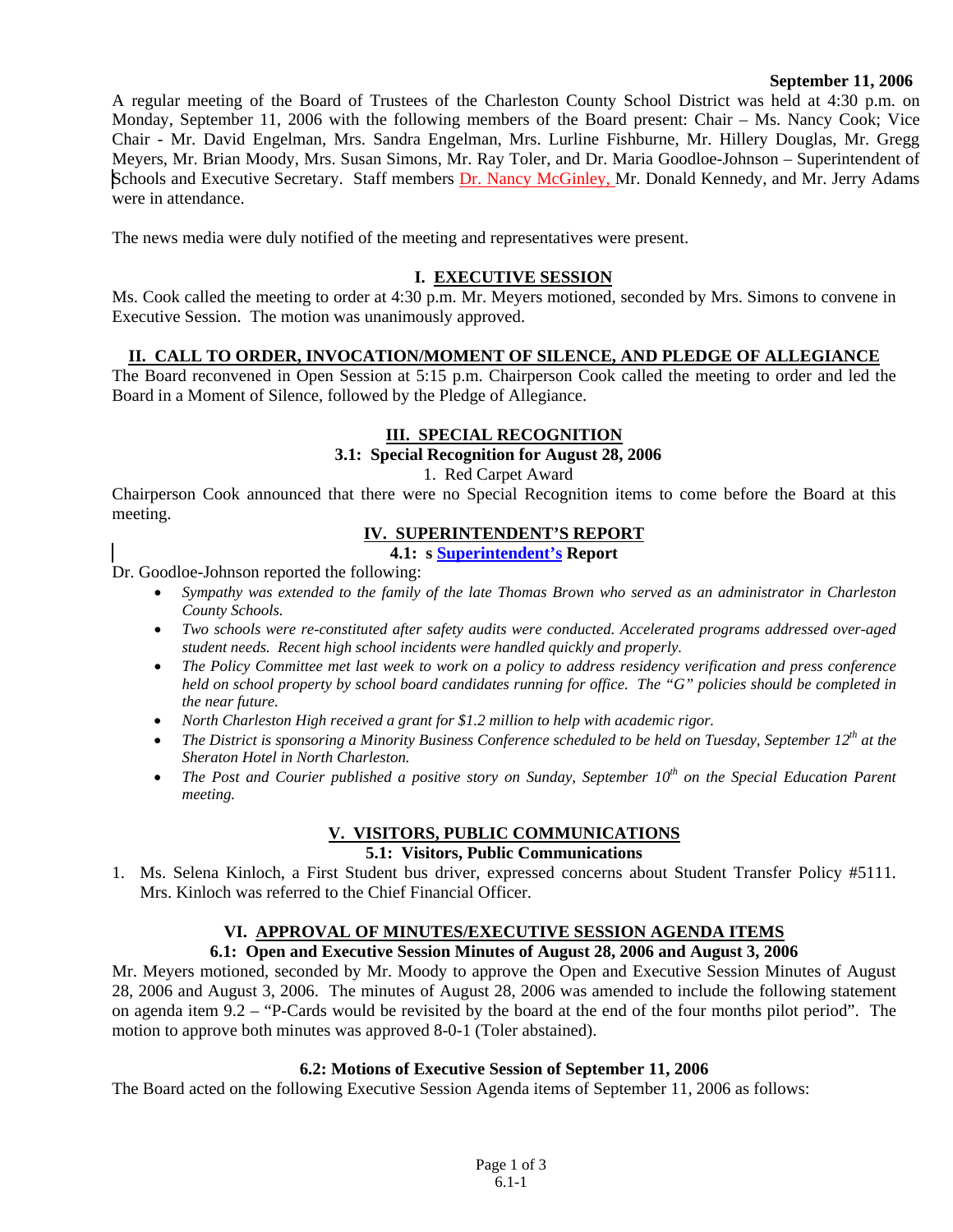# **1.1: Student Transfer Requests**

- A. The Board approved a student transfer request under NCLB Act. The motion was approved 8-1 (Engelman opposed).
- B. The Board upheld denial of student transfer request. The motion was approved 9-0.
- C. The Board approved a student transfer request. The motion was approved 6-3 (Douglas, D. Engelman, and Simons opposed.

# **1.2: Contractual Matters**

 The Board approved a motion to authorize staff to proceed with due diligence on a potential property exchange.

**1.3: Legal Matter** – The board discussed a legal matter in Executive Session; no action was taken.

# **6.3: Financial Minutes of August 28, 2006**

Mr. Moody motioned, seconded by Mr. Meyers to approve the financial minutes of August 28, 2006. The motion was approved 9-0.

# **VIII: CHARLESTON PLAN FOR EXCELLENCE**

### **8.1: Accelerated Programs**

Dr. Nancy McGinley presented information on Accelerated Program as follows:

- In the past three years, significant progress has been made to create safe learning environments in every school.
- **The focus of Safe School are** 
	- o **Teaching** Appropriate School Behavior
	- o **Addressing** Individual Student Needs
	- o **Monitoring** School Safety-Indicators of Progress
	- o **Responding** to Ensure Student and Staff Safety
- **Key Strategies for 2004-2006** 
	- o **Student Concern Specialists**
	- o **School Safety Audits**
	- o **Truancy Hearings**
	- o **Accountability Court**
	- o **Community Education Partners (CEP)**
	- o **Alcohol Prevention Grant**
- **Progress is being made in the area of over-age students.** There were 1704 over-age students in 2004. Now there are 1300 over-age students (404 fewer overage students).
- **Students say that M-GAP is making a difference.**
	- o Students credit the smaller class size with reducing behavior problems and helping them focus.
	- o Students report that the attitudes and styles of their M-GAP teachers help them stay motivated and engaged.
	- o Over 75% of students indicated that M-GAP is better than their previous school experiences in terms of helping them want to do well in school and in helping them be excited about and interested in learning.
- **Teachers believe that M-GAP/P-GAP is an effective intervention for overage students.**
	- o Teachers noted very positive improvements in their students' motivation, self-confidence, attendance, academic performance, and classroom behavior.
	- o Nearly all teachers rated the M-GAP/P-GAP program as a very effective or extremely effective intervention for overage students
- Murray Hill served 216 students last year. Since 2003-2004, expulsion numbers are down from 375 to 181. (106 Middle School Students, 95 High School Students). In November, the new Murray Hill facility will open. Its capacity is for 432 students.
- An Anti-Bullying Task Force will address bullying issues.
- Dr. McGinley attended the 100 Men March. They requested Drug Prevention Education for District 20.